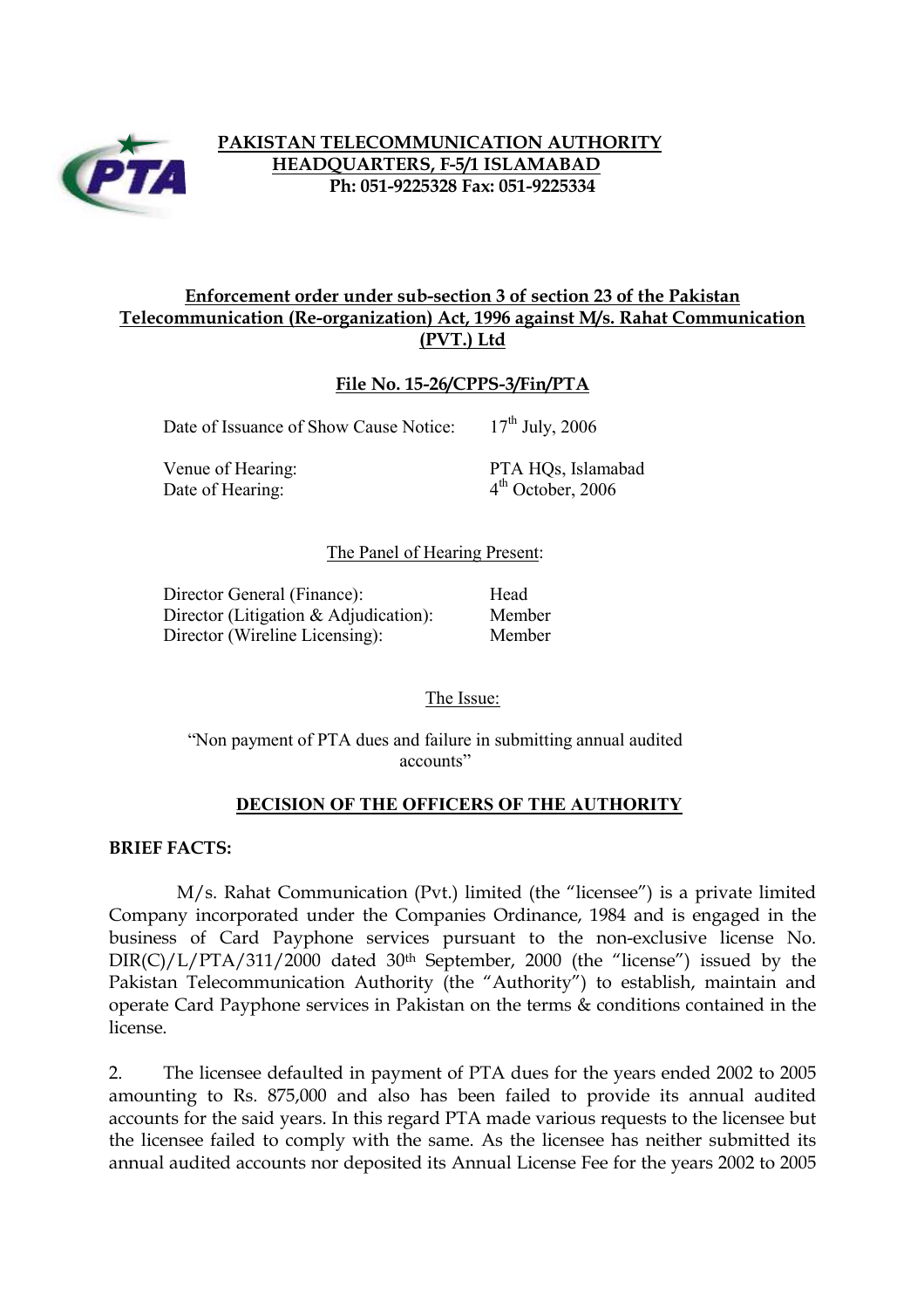amounting to Rs. 875,000/-, a Show Cause Notice (the "Notice") dated 17<sup>th</sup> July, 2006 under section 23 of the Act was served on it requiring it to comply with the same within seven days and also submit written reply to the Notice within thirty (30) days of the issuance of the Notice and explain as to why the license should not be suspended, terminated or any other enforcement order should not be issued against it under section 23 of the Act.

3. The aforesaid Notice was received back undelivered. As the Notice was sent at the addresses available in PTA's record, therefore, Hearing Notice dated 22nd September, 2006 was also issued at the same addresses of the company and also to all Directors of the company for requiring them to attend today's hearing and thus notices were not only served on the company but also on its Directors. In response to the hearing notice the Chief Executive Officer of the company, namely, Mr. Nazir Ahmad contacted PTA telephonically and requested for provision of the copy of the Notice, which was accordingly faxed to him. The company submitted its reply to the Notice vide letter dated 1st October, 2006.

4. In the reply to the Notice the company informed that the company's operations were closed in February, 2003 by PTCL owing to default in payments and certain financial crises. Thereafter, they entered into an MOU with PTCL whereby PTCL was agreed to restore lines on receipt of first installment of Rs. 310,000/- In compliance with the conditions of the MOU the licensee deposited four installment amounting to Rs. 1,240,000/ to PTCL and has continuously been pursuing PTCL for restoration of Card Payphone operations but PTCL till date has not restored the said operations. the reply of the company further alleged that PTCL has also sent a bogus bill of Rs.528000/ against telephone No.55178051, which was misused by some unknown person and sent after company's closure. The licensee informed that he has protested the matter with PTCL but in vain. The licensee further stated that he is out of operation since February, 2003 owing to the conduct of PTCL and no income has been derived during this period and the company is suffering a lot even the technical equipments of the company have been removed unauthorizedly by PTCL from its exchanges. The company requested the Authority to waive the annual license fee for the period during which it remained nonoperational and also requested that action against PTCL may be initiated for violation of the terms of MOU signed between the licensee and PTCL.

5. Mr. Muhammad Nazir, CEO of the company/the licensee admitted that he failed to submit annual audited accounts owing to the fact that he was not aware of this obligation and apologise for this. Regarding payment of annual licensee fee, he reiterated that all operations of company's payphone except 15 numbers in Rawalpindi have been closed by PTCL pursuant to the wrong and excessive billings in 2003. Thereafter, PTCL agreed to restore operations in the light of MOU signed between PTCL and the licensee but PTCL even on receipt of four installments of Rs. 1,240,000/ has not restored its operations. The Panel asked whether he has lodged any complaint to PTA in this regard he replied in negative. On the query as to when the company is going to submit its annual audited accounts, he informed that he would submit such accounts within 30 days of the issuance of the orders. Regarding payment of PTA dues